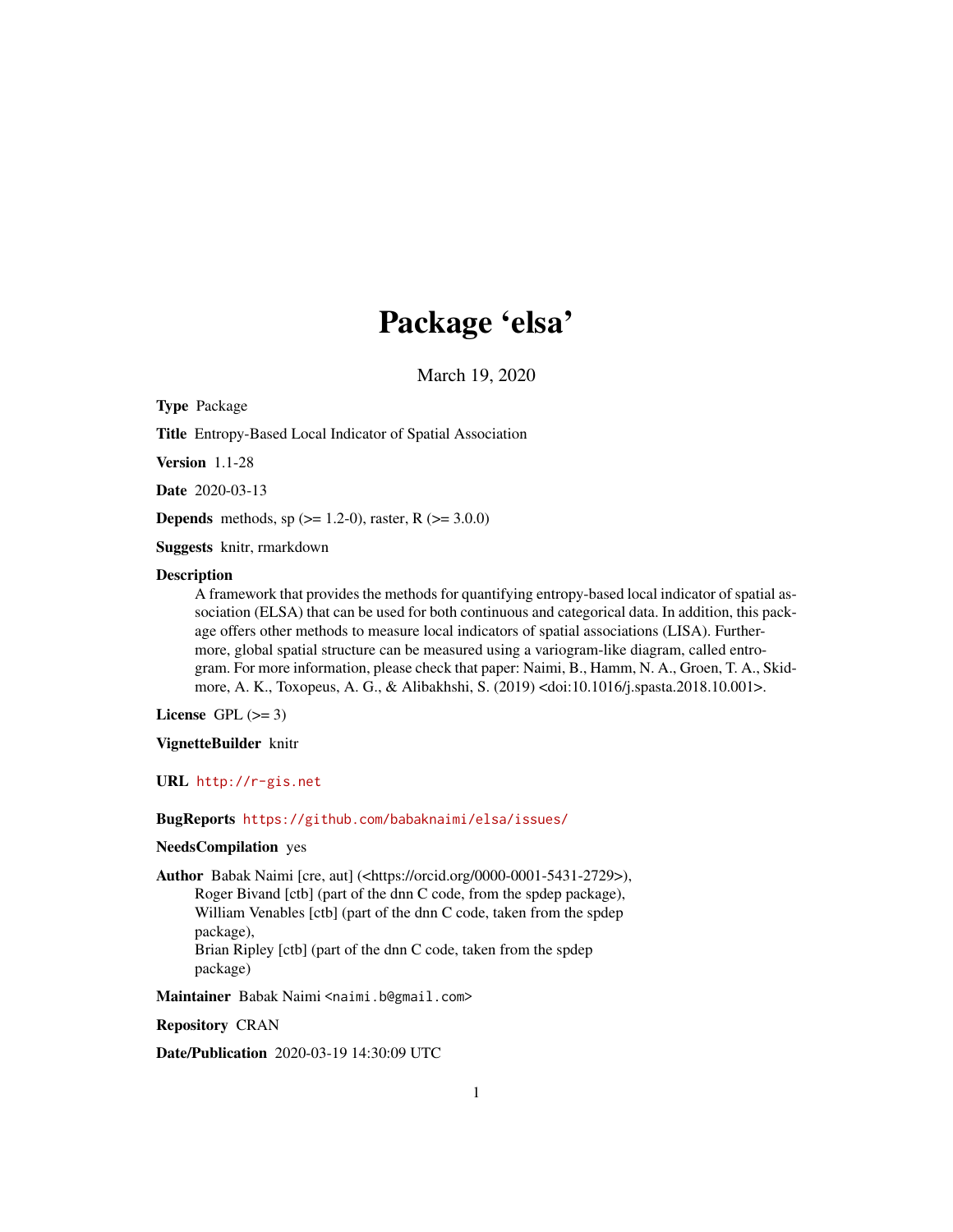# <span id="page-1-0"></span>R topics documented:

| $lisa$ |  |  |  |  |  |  |  |  |  |  |  |  |  |
|--------|--|--|--|--|--|--|--|--|--|--|--|--|--|
|        |  |  |  |  |  |  |  |  |  |  |  |  |  |
|        |  |  |  |  |  |  |  |  |  |  |  |  |  |
|        |  |  |  |  |  |  |  |  |  |  |  |  |  |
|        |  |  |  |  |  |  |  |  |  |  |  |  |  |
| Index  |  |  |  |  |  |  |  |  |  |  |  |  |  |

categorize *Categorizing continious data*

#### Description

A function to categorize (discretize or binning) numerical data in the form of a raster layer, or a vector.

# Usage

```
categorize(x,nc,probs,...)
```
# Arguments

| $\mathsf{x}$ | A RasterLayer or a numerical vector                                                                                                                                                                                                                                                        |
|--------------|--------------------------------------------------------------------------------------------------------------------------------------------------------------------------------------------------------------------------------------------------------------------------------------------|
| nc           | Number of classes, if missing, it will be automatically detected                                                                                                                                                                                                                           |
| probs        | a two-item numeric vector of the lower and upper probabilities within the range<br>of $[0,1]$ , e.g., $c(0.025, 0.975)$ (default: NULL) to consider a quantile range of<br>values in categorization (to avoid the effects of outliers); if NULL or FALSE, then<br>the whole range is used. |
|              | Additional parameters for writeRaster function (filename should be specified<br>as additional argument)                                                                                                                                                                                    |

#### Details

If nc is not specified, the function calls the function nclass to find the best number of classes. For the details of how nclass works, see the reference.

When outliers do exist in x, it is likely that they affect the quality of categorization. To avoid their affects, a quantile with the specified probabilities can be used. default is recommended: c(0.025,0.975), but to ignore it, you can turn the probs argument to NULL.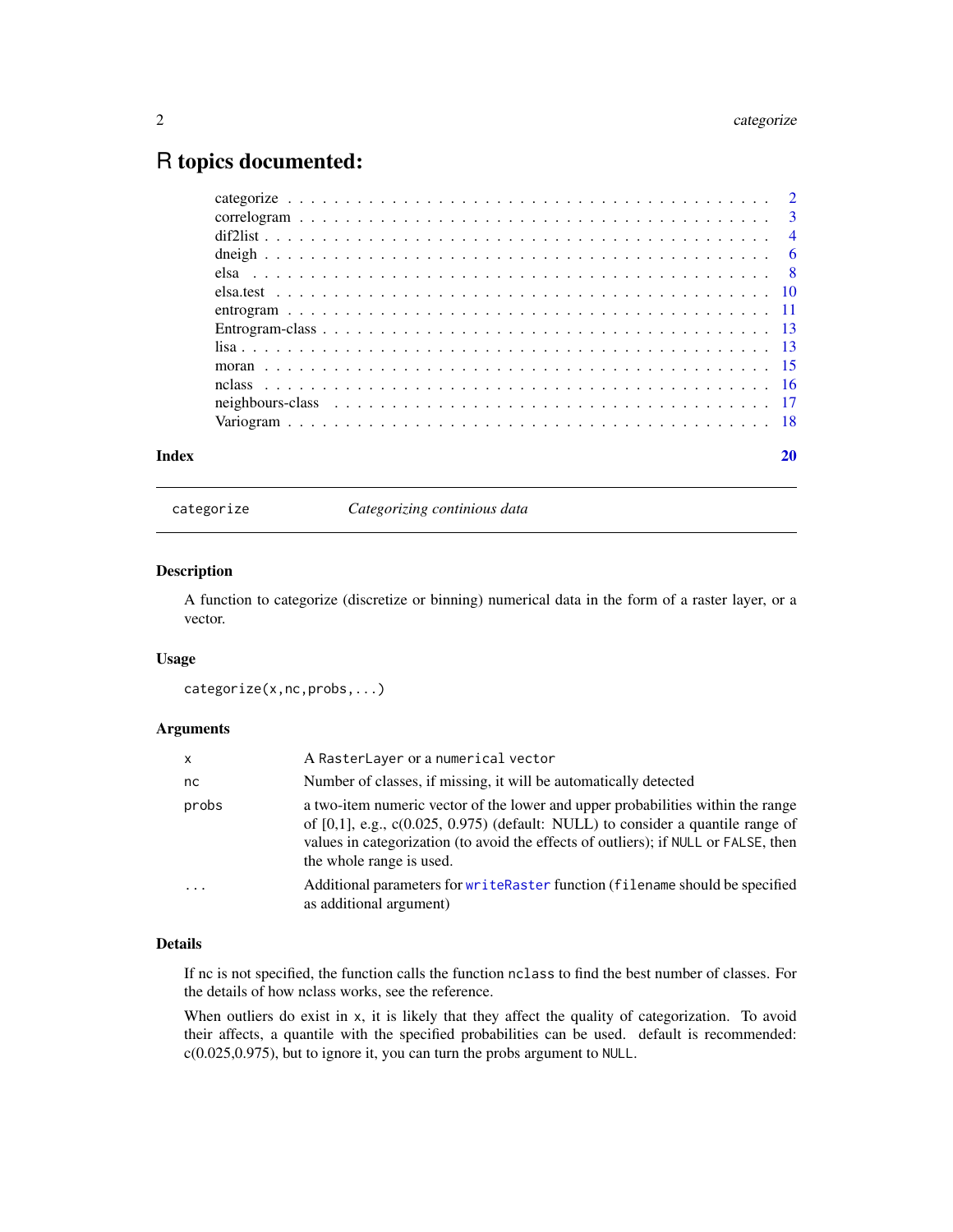# <span id="page-2-0"></span>correlogram 3

# Value

| RasterLayer | if x is a RasterLayer                   |
|-------------|-----------------------------------------|
|             | numeric vector if x is a numeric vector |

# Author(s)

Babak Naimi <naimi.b@gmail.com> <http://r-gis.net>

#### References

Naimi, B., Hamm, N. A., Groen, T. A., Skidmore, A. K., Toxopeus, A. G., & Alibakhshi, S. (2019). ELSA: Entropy-based local indicator of spatial association. Spatial statistics, 29, 66-88.

# Examples

categorize(1:10,3) # categorizeing a numeric vector into 3 categories

```
file <- system.file('external/dem_example.grd',package='elsa')
r <- raster(file)
plot(r,main='a continuous raster map')
rc <- categorize(r,nc=4)
plot(rc, main='categorized map')
```

| correlogram | Correlogram of Spatial Data |  |
|-------------|-----------------------------|--|
|             |                             |  |

# Description

Compute Correlogram of spatial data. The function returns a binned correlogram by calculating Moran's I (spatial autocorrelation) in different range of distances.

#### Usage

```
correlogram(x, width, cutoff,...)
```
#### Arguments

| X      | a spatial object (RasterLayer or SpatialPointsDataFrame or SpatialPolygonsDataFrame)                                                                                                        |
|--------|---------------------------------------------------------------------------------------------------------------------------------------------------------------------------------------------|
| width  | the lag size (width of subsequent distance intervals) into which cell pairs are<br>grouped for semivariance estimates. If missing, the cell size (raster resolution)<br>is assigned.        |
| cutoff | spatial separation distance up to which cell pairs are included in semivariance<br>estimates; as a default, the length of the diagonal of the box spanning the data is<br>divided by three. |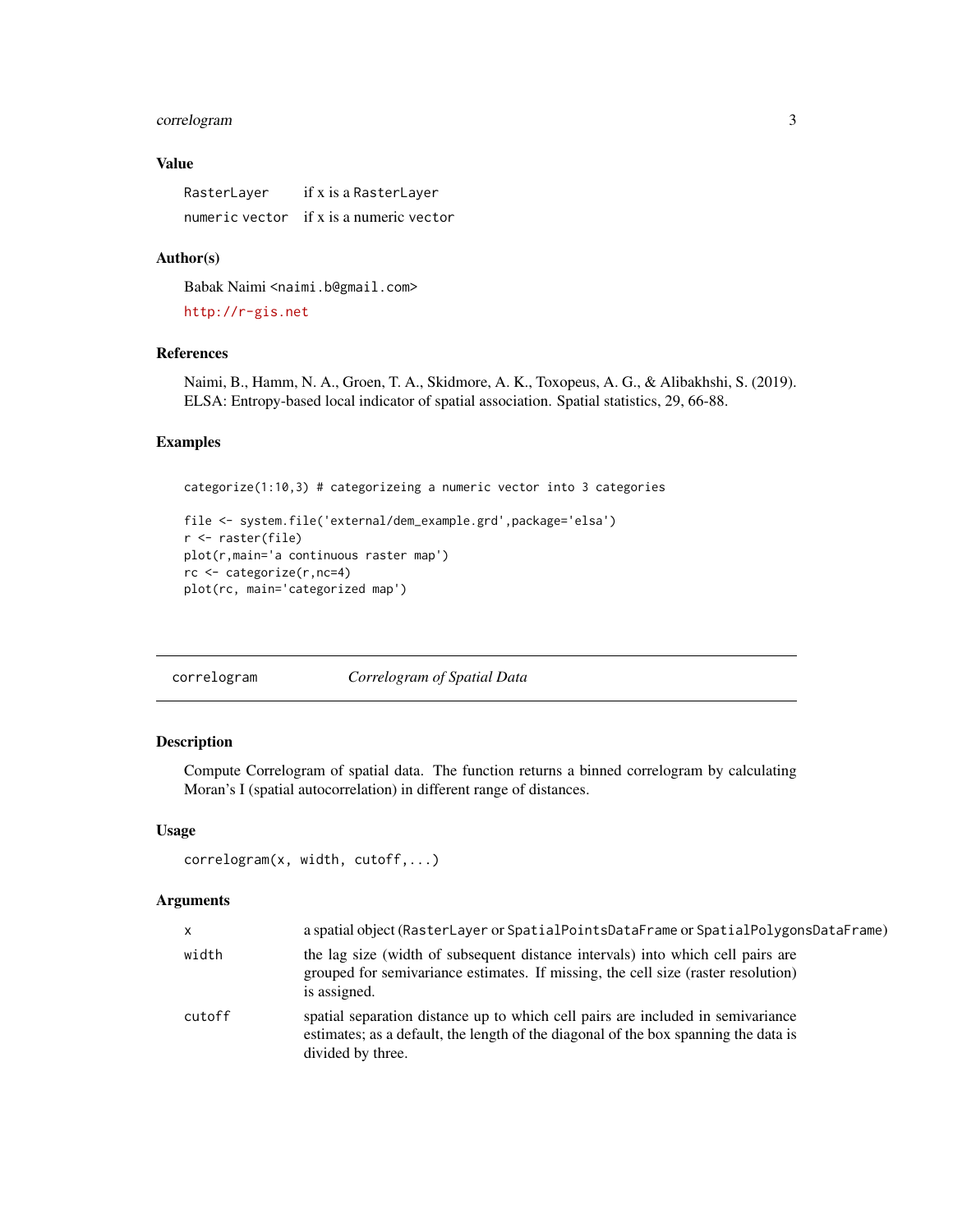<span id="page-3-0"></span>... Additional arguments including zcol (when x is Spatial\* object, specifies the name of the variable in the dataset; longlat (when x is Spatial\* object, spacifies whether the dataset has a geographic coordinate system); s (only when x is a Raster object, it would be useful when the dataset is big, so then by specifying s, the calculation would be based on a sample with size s drawn from the dataset, default is NULL means all cells should be contributed in the calculations)

#### Details

Correlogram is a graph to explore spatial structure in a single variable. A correlogram summarizes the spatial relations in the data, and can be used to understand within what range (distance) the data is spatially autocorrelated.

## Value

Correlogram an object containing Moran's I values within each distance interval

#### Author(s)

Babak Naimi <naimi.b@gmail.com>

<http://r-gis.net>

#### References

Naimi, B., Hamm, N. A., Groen, T. A., Skidmore, A. K., Toxopeus, A. G., & Alibakhshi, S. (2019). ELSA: Entropy-based local indicator of spatial association. Spatial statistics, 29, 66-88.

# Examples

```
file <- system.file('external/dem_example.grd',package='elsa')
r <- raster(file)
plot(r,main='a continuous raster map')
co <- correlogram(r, width=2000,cutoff=30000)
```
plot(co)

<span id="page-3-1"></span>dif2list *Convert differences in the level of categorical map to a list*

#### Description

This function converts a data.frame including the values specifying the differences (contrast or degrees of dissimilarities) between the classes (categories) in a categoricl map, to a list.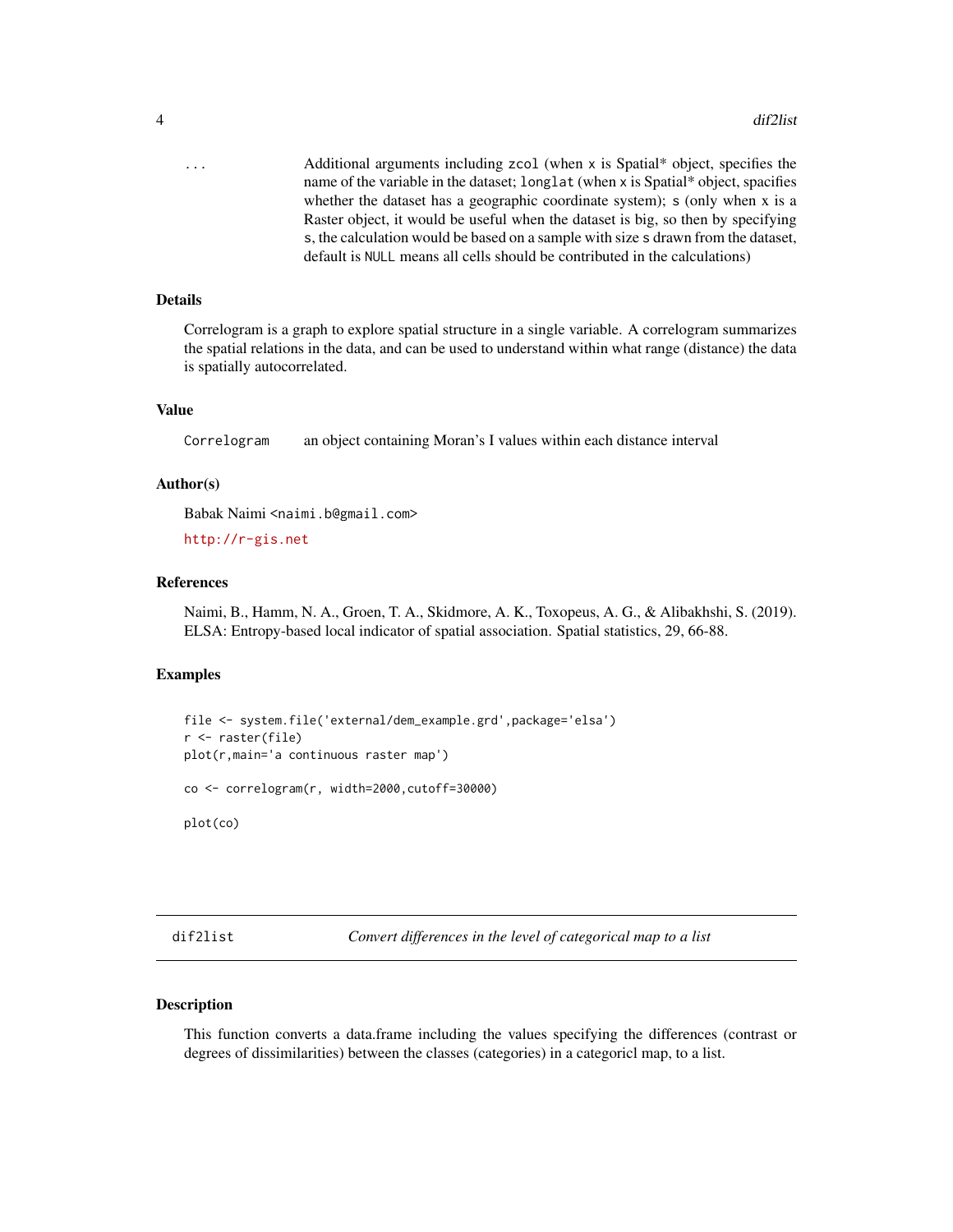#### dif2list 5

#### Usage

dif2list(x,pattern,fact=1)

#### Arguments

| X       | a data frame containing degrees of dissimilarities between different categories                                                                            |
|---------|------------------------------------------------------------------------------------------------------------------------------------------------------------|
| pattern | a numeric vector, specifies the pattern the data is organised in x; (only when the<br>number of classes or subclasses is greater than 9; see the examples) |
| fact    | a numeric value (default $= 1$ ), specifies the factor that multiplied to the estimated<br>dissimilarities                                                 |

#### Details

When ELSA is calculated for a categorical map, by default it is assumed that the level of dissimilarities (or level of contrast) between different classes are the same. For example, if a categorical map has four classes of "A","B","C", and "D", dissimilarity or contrast between "A" & "B" is the same as between "A"  $\&$  "C", or between "C"  $\&$  "D", etc. Sometimes, it is not a valid assumption as some classes might be more similar than the others. For example, a landuse map may contain several classes of forest, and several classes of agriculture. The level of dissimilarity between a class of forest and a class of agriculture is not the same as between two different types of forest.

ELSA is flexible enough to incorporate different levels of dissimilarity. To do that, a list can be specified in which you specify the contrast or dissimilarity between each class (name of an item in the list) to the other classes (named vector with items corresponsing to the other classes). For instance, list( $A = c(A=0,B=1,C=2,D=2)$ ,  $B = c(A=1,B=0,C=2,D=2)$ ,...) simply specifies the dissimilarities between class A and class B (the first two items in the list) to the four classes of A, B, C, and D (the vectors assigned to the first and second item in the list).

Alternatively, a simple coding approach can be used when the classes can be organised in a hierarchical way (see Naimi et al. (2019) for more details), and if that is the case, a code can be assigned to each class within a data.frame. Then, dif2list function can be used to convert the data.frame to a list with the structure required by the function (like the above example). Using diff2list is not necessary to introduce the differences between different categories, as a user can either specify them directly in a list. However, defining them in a data.frame would be easier specially when the classes are in related in a hierarchical form.

In the data.frame required by dif2list, a code is assigned to each class. The code is specified according to a hierarchical structure and the number of levels in it. For instance, a land cover may have four classes including forest broadleaves, forest needle-leaves, cropland rainfed, and cropland irrigated. These four classes can be organised hierarchically at two levels, the first level would be forst and cropland, and the second level would be the name of the classes. The codes assigned to these four classes can be 11, 12, 21, and 22, respectively. The dissimilarities between, for example, classes of 11 & 12 would be 1 and between 11 & 21 would be 2. The estimated dissimilarities can be adjusted by changing the fact that is multiplied to the dissimilarity values.

#### Value

A list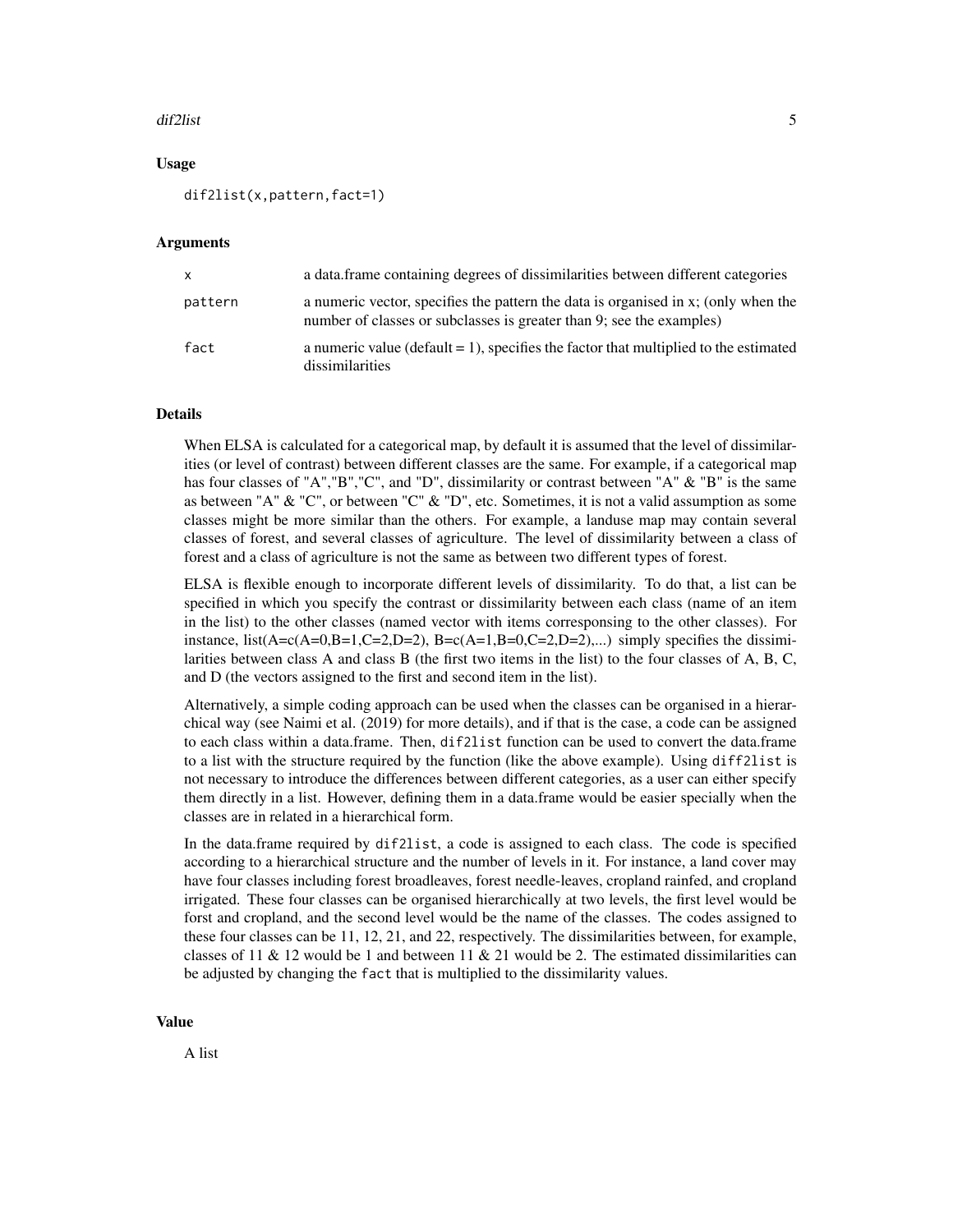#### <span id="page-5-0"></span>Author(s)

Babak Naimi <naimi.b@gmail.com>

<http://r-gis.net>

#### References

Naimi, B., Hamm, N. A., Groen, T. A., Skidmore, A. K., Toxopeus, A. G., & Alibakhshi, S. (2019). ELSA: Entropy-based local indicator of spatial association. Spatial statistics, 29, 66-88.

#### Examples

# imagine we have a categorical map including 4 classes (values 1:4), and the first two classes # (i.e., 1 and 2) belong to the major class 1 (so can have legends of 11, 12, respectively), and # the second two classes (i,e, 3 and 4) belong to the major class 2 (so can have legends of 21, # and 22 respectively). Then we can construct the data.frame as:

 $d \leq -$  data.frame( $g=c(1,2,3,4)$ , leg=c(11, 12, 21, 22))

d

# dif2list generates a list including 4 values each corresponding to each value (class in the map #, i,e, 1:4). Each item then has a numeric vector containing a relative dissimilarity between the # main class (the name of the item in the list) and the other classes. If one wants to change # the relative dissimilarity between two specific classes, then the list can easily be edited and # used in the elsa function

dif2list(d)

# As you see in the legend, each value contains a sequence of numbers specifying the class, #subclass, sub-subclass, .... and so on in a hierarchical manner (for example, 12 means class 1 # and subclass 2). In case if there is more than 9 classes or subclasses (for example, 112 should # refer to class 1, and subclass 12, not class 1 , subclass 1, and sub-subclass 2), then the # pattern should be specified as a vector like c(1,2) means that the length of the major class in # the hierarchy is 1, while the length of the sub class is 2.

d <- data.frame(g=c(1,2,3,4),leg=c(101,102,201,202))

d

```
dif2list(d,pattern=c(1,2))
```
dif2list(d,pattern=c(1,2), fact=2) # dissimilarities are multiplied by 2 (fact=2).

dneigh *Construct neighbours list*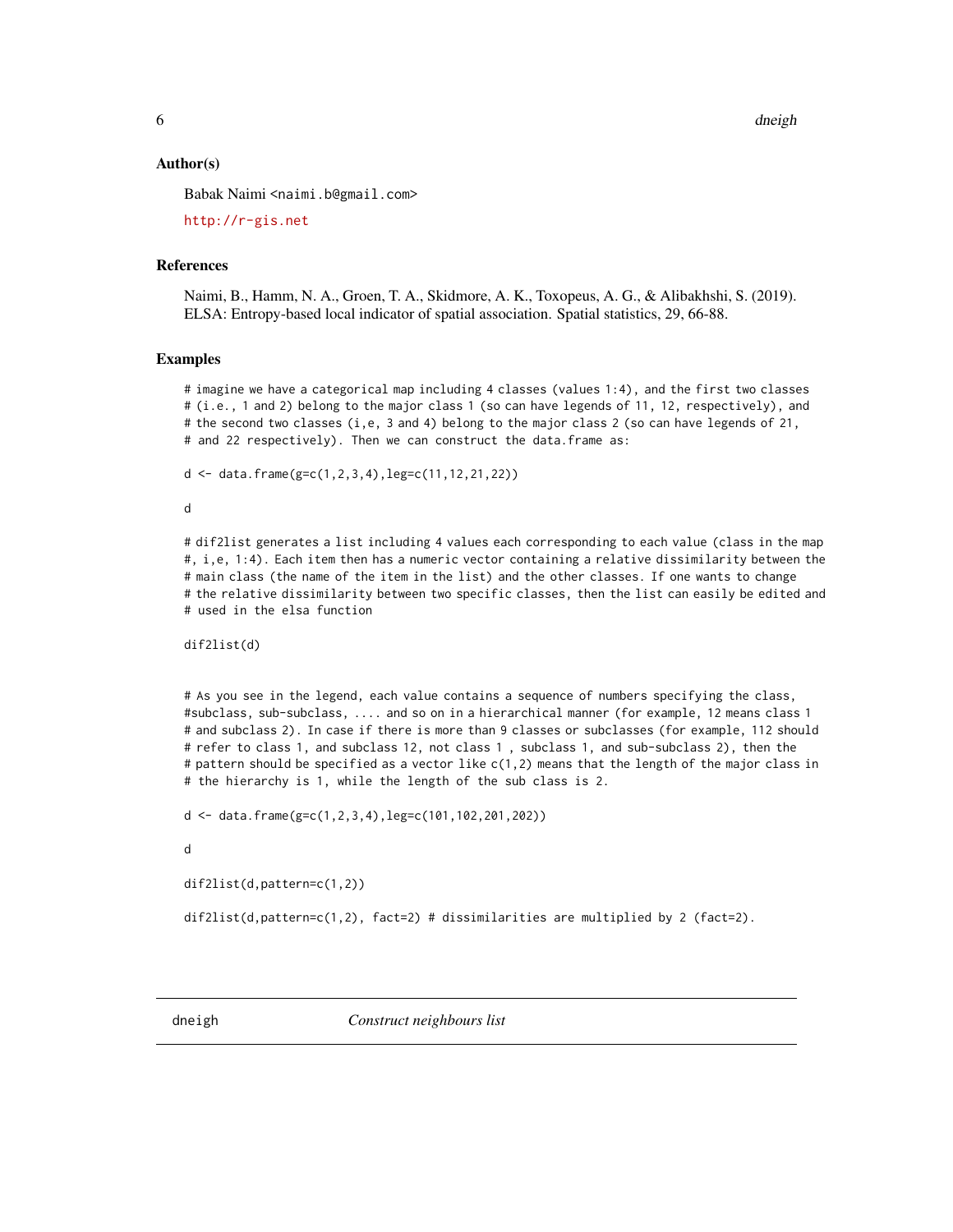#### dneigh **7** and 2008 and 2008 and 2008 and 2008 and 2008 and 2008 and 2008 and 2008 and 2008 and 2008 and 2008 and 2008 and 2008 and 2008 and 2008 and 2008 and 2008 and 2008 and 2008 and 2008 and 2008 and 2008 and 2008 and

#### Description

This function identifies the neighbours features (points or polygons) given the specified distance (in kilometer for geographic coordinates, i.e., if longlat=TRUE; and in the map unit for projected datasets, i.e., if longlat = FALSE) and builds a list of neighbours.

The neighd function returns a list including distance of each feature to neighbourhood locations.

#### Usage

dneigh(x,d1,d2,longlat,method,...)

neighd(x,d1,d2,longlat,...)

#### Arguments

| X         | a Spatial Points, or Spatial Polygons or a matrix (or data frame) of point coordi-<br>nates or a SpatialPoints object        |
|-----------|------------------------------------------------------------------------------------------------------------------------------|
| d1        | lower local distance bound (if longlat = TRUE, in kilometer; otherwise in the<br>spatial unit of the dataset, e.g., meter)   |
| d2        | upper local distance bound (if longlat $=$ TRUE, in kilometer; otherwise in the<br>spatial unit of the dataset, e.g., meter) |
| longlat   | TRUE if point coordinates are longitude-latitude                                                                             |
| method    | if x is SpatialPolygons, specifies the method to identify the neighbour polygons;<br>see details                             |
| $\ddotsc$ | additional arguments; see details                                                                                            |

#### Details

The function is mostly based on dnearneigh (for points), and poly2nb (for polygons), implemented in the spdep package by Roger Bivand.

When  $x$  is SpatialPolygons, there is two methods (can be specified through method) to identify the neighbour polygons. The default method ('bound') seeks the polygons that has one or more points in their boundaries within the specified distance (d), while the method 'centroid' considers any polygon with a centriod within the given distance.

One additional argument is queen (default is TRUE), can beused only when x is SpatialPolygons, and method='bound', if TRUE, a single shared boundary point meets the contiguity condition, if FALSE, more than one shared point is required.

neighd for SpatialPolygons returns distances of each polygon to centroids of neighbor polygons.

#### Value

An object of class neighbours

# Author(s)

Babak Naimi <naimi.b@gmail.com>

<http://r-gis.net>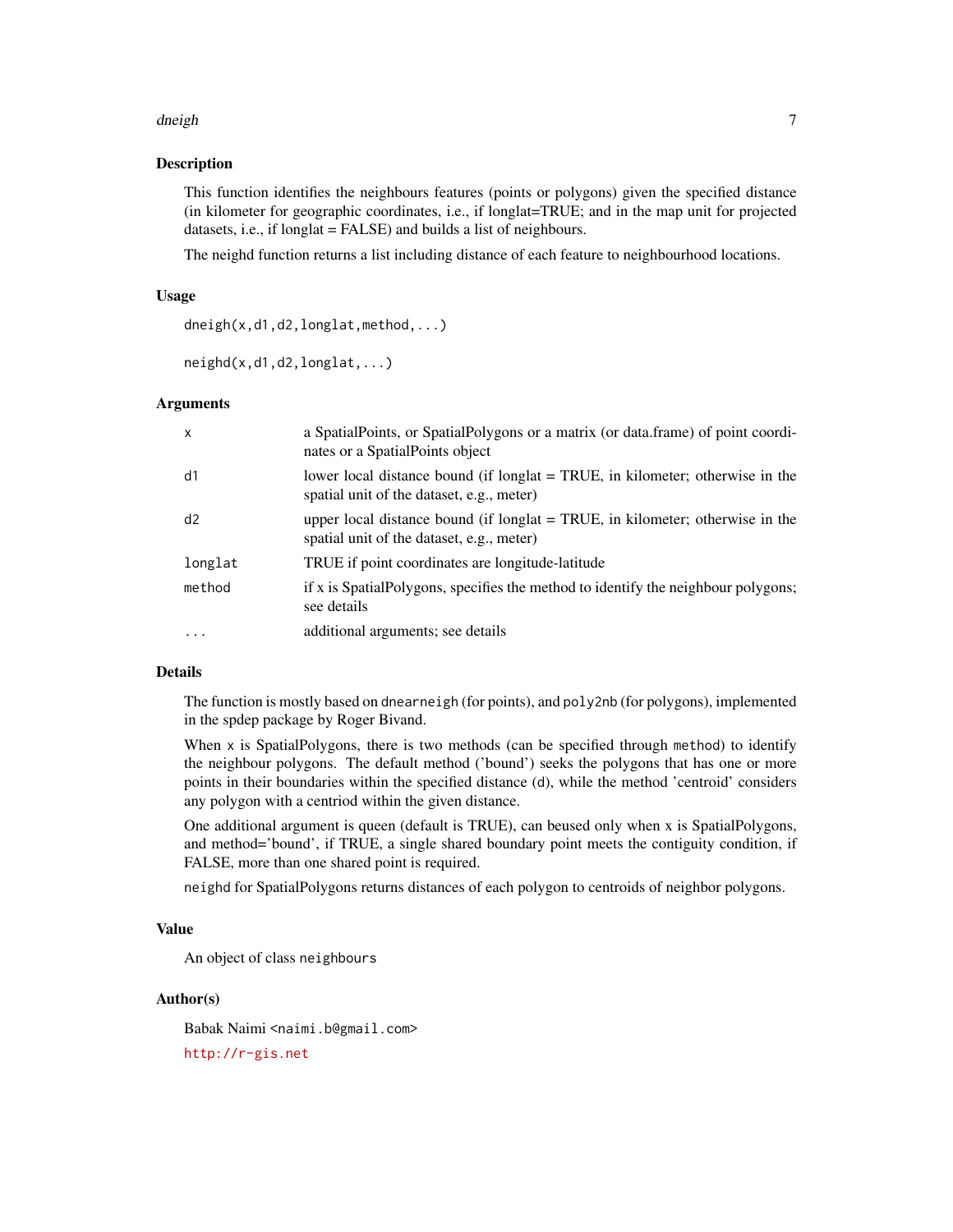# <span id="page-7-0"></span>References

Naimi, B., Hamm, N. A., Groen, T. A., Skidmore, A. K., Toxopeus, A. G., & Alibakhshi, S. (2019). ELSA: Entropy-based local indicator of spatial association. Spatial statistics, 29, 66-88.

# Examples

# #

elsa *Entropy-based Local indicator of Spatial Association*

# Description

Calculate ELSA statistic for a categorical or continuous spatial dataset.

# Usage

elsa(x,d,nc,categorical,dif,classes,stat,...)

# Arguments

| X              | a raster object (RasterLayer or SpatialPointsDataFrame or SpatialPolygonsDataFrame                                                                                                                                                                                                                                                                                                                                                                                                                                                                      |
|----------------|---------------------------------------------------------------------------------------------------------------------------------------------------------------------------------------------------------------------------------------------------------------------------------------------------------------------------------------------------------------------------------------------------------------------------------------------------------------------------------------------------------------------------------------------------------|
| d              | numeric local distance, or an object of class neighbours created by dneigh when<br>x is SpatialPoints or SpatialPolygons                                                                                                                                                                                                                                                                                                                                                                                                                                |
| nc             | optional, for continuous data it specifies the number of classes through catego-<br>rizing the variable. If missing, it is automatically calculated (recommended)                                                                                                                                                                                                                                                                                                                                                                                       |
| categorical    | logical, specified whether x is a continuous or categorical. If missed the function<br>tries to detect it                                                                                                                                                                                                                                                                                                                                                                                                                                               |
| $\mathsf{dif}$ | the difference between categories, only for categorical                                                                                                                                                                                                                                                                                                                                                                                                                                                                                                 |
| classes        | Optional, only when x is categorical is a character vector contains classes; would<br>be useful when the dataset is part of a bigger dataset or when it does not contain<br>all the categories, then by specifying the full set of categories, they will be taken<br>into account to calculate ELSA, and therefore, it would be comparable with<br>the other dataset with the same list of classes (these classes may alternatively<br>introduce by dif, as the classes considered to specify dissimilarities in dif list,<br>would be used as classes) |
| stat           | specifies which statistic should be calculated by the function; it can be "elsa"<br>(default), or either of the two components of the statistic, "Ea", or "Ec"; ELSA<br>is the product of Ea and Ec. (it is possible to select more than one statistic); this<br>argument is ignored if x is Spatial* object as all the three statistics are returned<br>(see details)                                                                                                                                                                                  |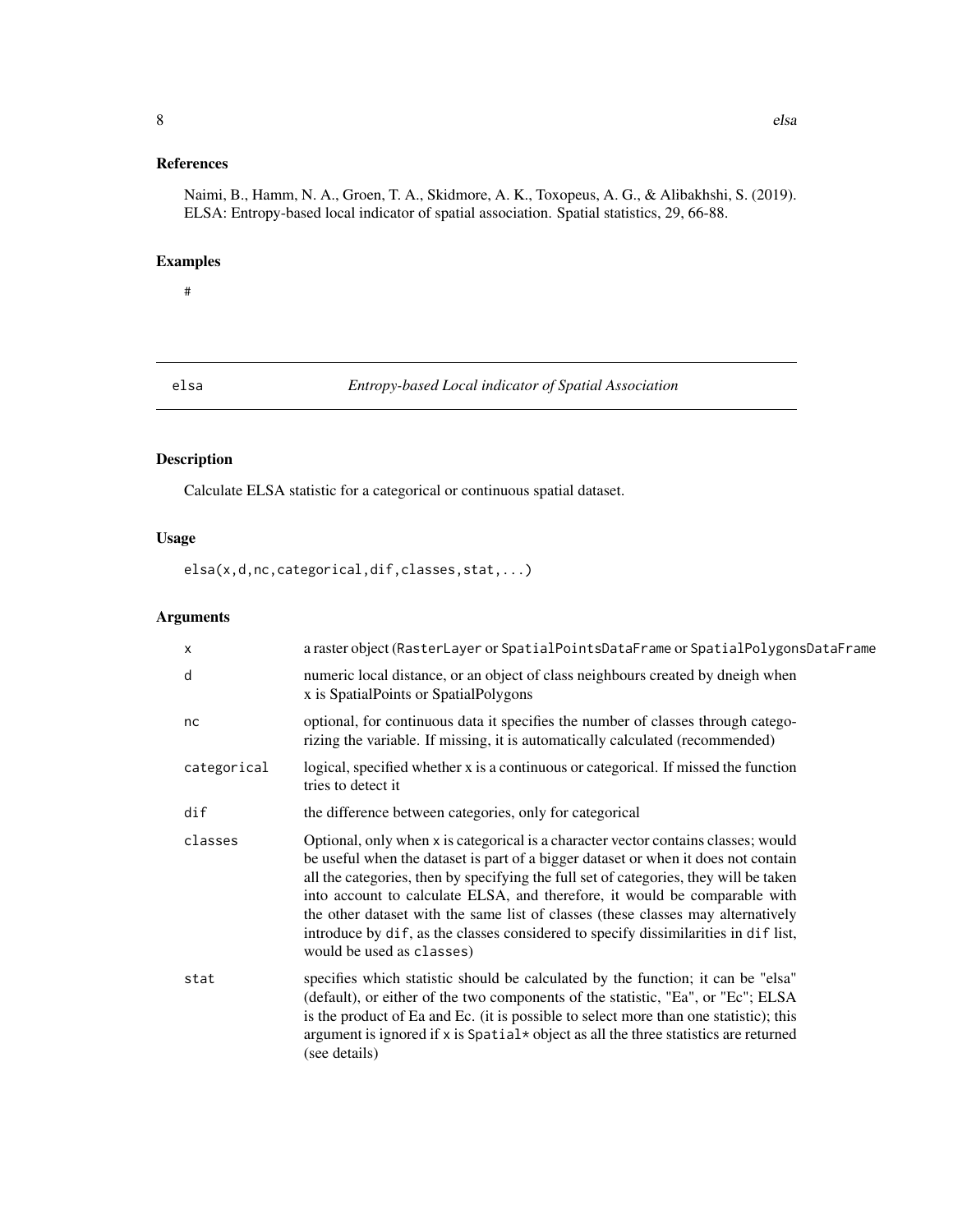| . | additional arguments including:                                                                                                                                                                                     |
|---|---------------------------------------------------------------------------------------------------------------------------------------------------------------------------------------------------------------------|
|   | cells - a numeric vector to specify for which raster cells the ELSA statistic<br>should be calculated; it works when x is RasterLayer, and if it is specified,<br>ELSA is calculated only for the specified cells;  |
|   | filename - only if x is RasterLayer, specifies the name of the raster file to be<br>written in the working directory.                                                                                               |
|   | zcol - only if x is SpatialPointsDataFrame or SpatialPolygonsDataFrame,<br>specifies the name of the column (variable) in the attribute table for which the<br>elsa statistics are calcualted (i.e., ELSA, Ea, Ec). |
|   | drop-logical; only if x is SpatialPointsDataFrame or SpatialPolygonsDataFrame,<br>specifies whether the output should be a data.frame or a Spatial * object.                                                        |
|   | method - only if SpatialPolygonsDataFrame, specifies the method for identi-<br>fying the neighbourhood polygons; default: 'centroid' (see dneigh).                                                                  |
|   |                                                                                                                                                                                                                     |

# Details

dif can be used when categorical values are sorted into hierarchical system (e.g., CORINE land cover). This make it possible to difine different weights of similarity between each pairs of categories when the level of similarity is not the same between different classes in the variable. For example, two categories belong to two forest types are more similar than two categories, one a forest type and the other one an agriculture type. So, it can take this differences into account when the spatial autocorrelation for categorical variables is quantified.

the ELSA statistics has two terms, "Ea" and "Ec", in the reference. It can be specified in the stat argument if either of these terms should be returned from the function or ELSA ("E"), which is the product of these two terms, Ea  $*$  Ec. All three terms can also be selected.

#### Value

Raster\* if x is a RasterLayer Spatial\* or data.frame if x is a Spatial\*

# Author(s)

Babak Naimi <naimi.b@gmail.com>

<http://r-gis.net>

#### References

Naimi, B., Hamm, N. A., Groen, T. A., Skidmore, A. K., Toxopeus, A. G., & Alibakhshi, S. (2019). ELSA: Entropy-based local indicator of spatial association. Spatial statistics, 29, 66-88.

# Examples

```
file <- system.file('external/dem_example.grd',package='elsa')
r <- raster(file)
plot(r, main='a continuous raster map')
```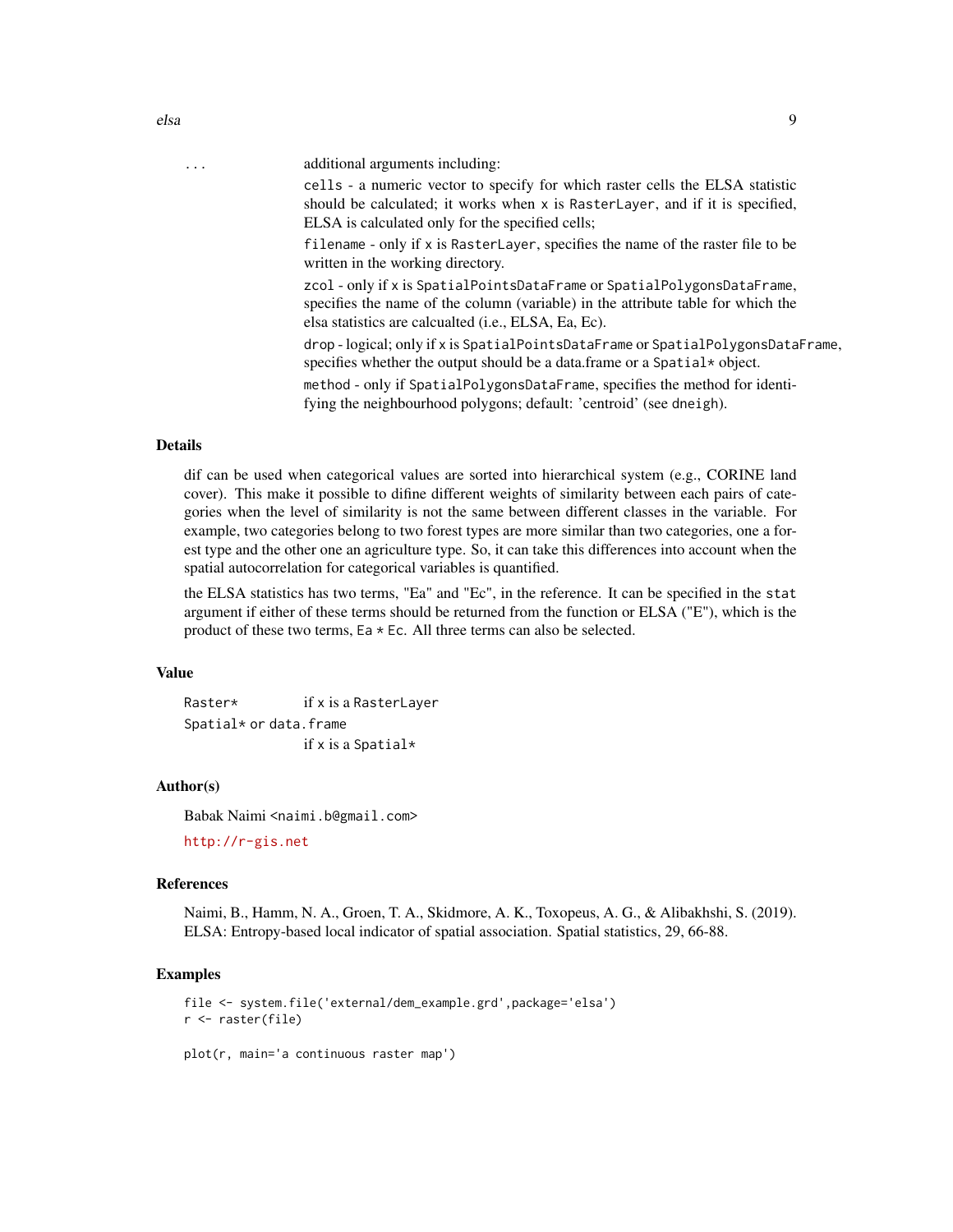```
e <- elsa(r,d=2000,categorical=FALSE)
plot(e)
```
# elsa.test *Elsa test for local spatial autocorrelation*

#### Description

This function uses a non-parametric approach to test whether local spatial autocorrelation (characterised by ELSA) is significant. It generates a p-value at each spatial location (a raster cell or spatial point/polygon) that can be used to infer the significancy of local spatial autocorrelation.

# Usage

elsa.test(x, d, n, method, null, nc, categorical, dif,classes,...)

#### Arguments

| x           | A Raster or Spatial* dataset                                                                                                                                                                                                                                                                                                                                                                                                                                                                                                                            |
|-------------|---------------------------------------------------------------------------------------------------------------------------------------------------------------------------------------------------------------------------------------------------------------------------------------------------------------------------------------------------------------------------------------------------------------------------------------------------------------------------------------------------------------------------------------------------------|
| d           | the local distance, or an object of class neighbours created by dneigh function                                                                                                                                                                                                                                                                                                                                                                                                                                                                         |
| n           | number of simulation, default is 999 for small datasets, and 99 for large datasets                                                                                                                                                                                                                                                                                                                                                                                                                                                                      |
| null        | Optional, a null distribution of data (a Raster if x is Raster or a numerical vector<br>if x is either Raster or Spatial dataset); if not provided, a null distribution is<br>generated by the function                                                                                                                                                                                                                                                                                                                                                 |
| method      | resampling method for nonparametric simulation, can be either 'boot' (boot-<br>straping; default) or 'perm' (permutation)                                                                                                                                                                                                                                                                                                                                                                                                                               |
| nc          | number of classes (only if x is a continuous variable); if not specified, it is<br>estimated using nclass function                                                                                                                                                                                                                                                                                                                                                                                                                                      |
| categorical | logical, specifies whether x is a categorical; if not specified, it is guessed by the<br>function                                                                                                                                                                                                                                                                                                                                                                                                                                                       |
| dif         | the level of dissimilarities between different categories (only if x is a categorical<br>variable); see dif2list for more details                                                                                                                                                                                                                                                                                                                                                                                                                       |
| classes     | Optional, only when x is categorical is a character vector contains classes; would<br>be useful when the dataset is part of a bigger dataset or when it does not contain<br>all the categories, then by specifying the full set of categories, they will be taken<br>into account to calculate ELSA, and therefore, it would be comparable with<br>the other dataset with the same list of classes (these classes may alternatively<br>introduce by dif, as the classes considered to specify dissimilarities in dif list,<br>would be used as classes) |
| .           | Aditional arguments passed to writeRaster function (applied only when x is<br>Raster)                                                                                                                                                                                                                                                                                                                                                                                                                                                                   |

<span id="page-9-0"></span>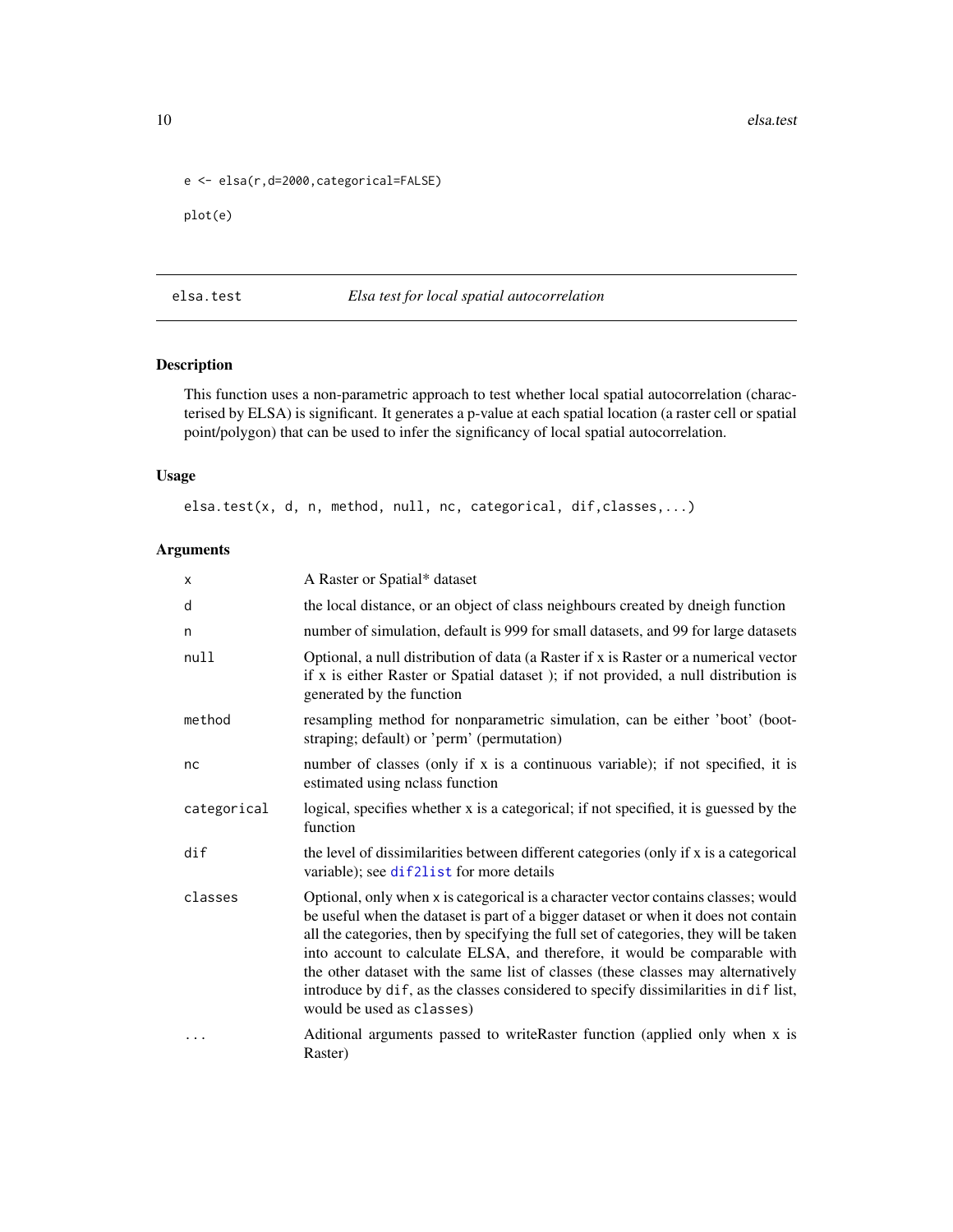#### <span id="page-10-0"></span>entrogram 11

#### Details

This function test how significant the local spatial autocorrelation is at each location, so it generates a p-value at each location through a Monte Carlo simulation and a non-parametric approach. See the reference for the details about the method.

If null distribution is not provided, the function generates a null distribution by randomly shuffling the values in the dataset.

#### Value

```
An object same as the input (x)
```
#### Author(s)

Babak Naimi <naimi.b@gmail.com>

<http://r-gis.net>

# References

Naimi, B., Hamm, N. A., Groen, T. A., Skidmore, A. K., Toxopeus, A. G., & Alibakhshi, S. (2019). ELSA: Entropy-based local indicator of spatial association. Spatial statistics, 29, 66-88.

#### Examples

```
file <- system.file('external/dem_example.grd',package='elsa')
r <- raster(file)
plot(r,main='a continuous raster map')
et <- elsa.test(r,d=2000,n=99, categorical=FALSE)
plot(et)
```

```
entrogram Entrogram for Spatial Data
```
#### **Description**

Compute sample (empirical) entrogram from spatial data. The function returns a binned entrogram and an entrogram cloud.

#### Usage

```
entrogram(x, width, cutoff,...)
```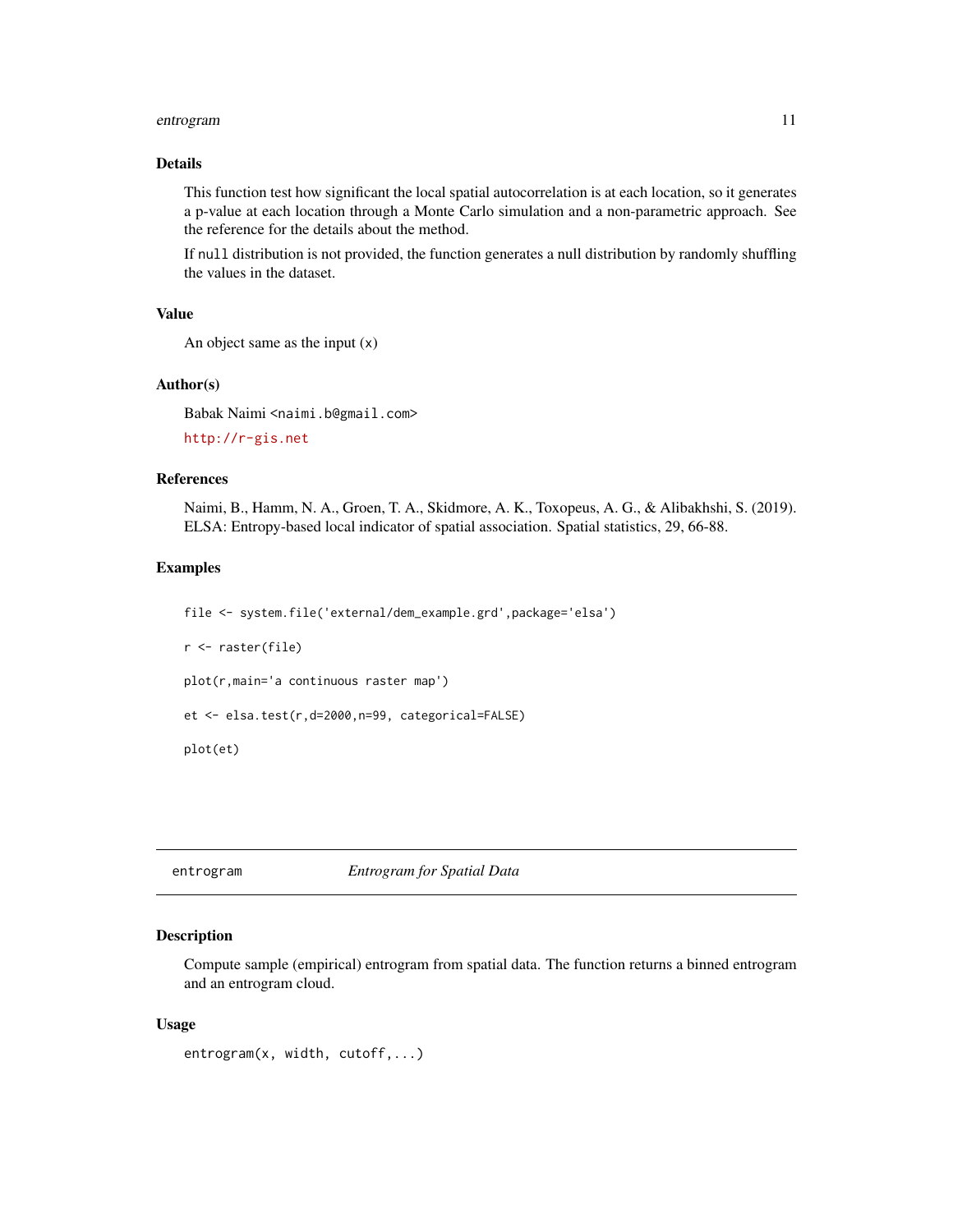# Arguments

| x        | a spatial object (RasterLayer or SpatialPoints or SpatialPolygons)                                                                                                                                                                                                                                                                                                                                                                                                                                         |
|----------|------------------------------------------------------------------------------------------------------------------------------------------------------------------------------------------------------------------------------------------------------------------------------------------------------------------------------------------------------------------------------------------------------------------------------------------------------------------------------------------------------------|
| width    | the lag size (width of subsequent distance intervals) into which cell pairs are<br>grouped for ELSA estimates. If missing, the cell size (raster resolution) is as-<br>signed.                                                                                                                                                                                                                                                                                                                             |
| cutoff   | spatial separation distance up to which cell pairs are included in ELSA esti-<br>mates; as a default, the length of the diagonal of the box spanning the data is<br>divided by three.                                                                                                                                                                                                                                                                                                                      |
| $\cdots$ | Additional arguments including zcol (when x is Spatial* object, specifies the<br>name of the variable in the dataset; longlat (when x is Spatial* object, spacifies<br>whether the dataset has a geographic coordinate system); s (only when x is a<br>Raster object, it would be useful when the dataset is big, so then by specifying<br>s, the calculation would be based on a sample with size s drawn from the dataset,<br>default is NULL means all cells should be contributed in the calculations) |

#### Details

Entrogram is a variogram-like graph to explore spatial structure in a single variable. An entrogram summarizes the spatial relations in the data, and can be used to understand within what range (distance) the data is spatially autocorrelated.

#### Value

Entrogram an object containing entrogram cloud and the entrogram within each distance interval

# Author(s)

Babak Naimi <naimi.b@gmail.com> <http://r-gis.net>

# References

Naimi, B., Hamm, N. A., Groen, T. A., Skidmore, A. K., Toxopeus, A. G., & Alibakhshi, S. (2019). ELSA: Entropy-based local indicator of spatial association. Spatial statistics, 29, 66-88.

#### Examples

```
file <- system.file('external/dem_example.grd',package='elsa')
r <- raster(file)
plot(r,main='a continuous raster map')
en <- entrogram(r, width=2000)
plot(en)
```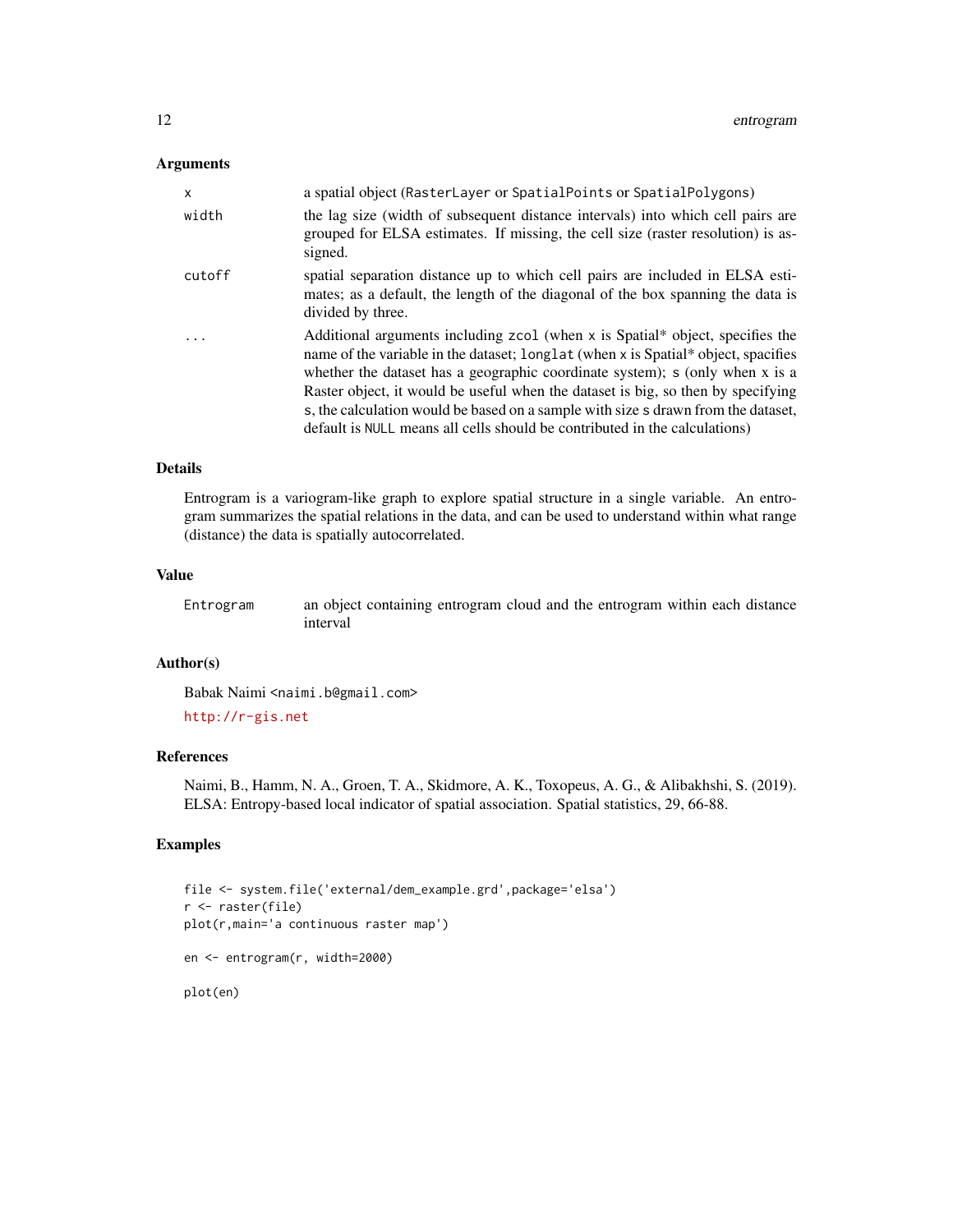<span id="page-12-0"></span>Entrogram-class *An S4 class for Entrogram*

#### Description

An S4 class representing Entrogram dataset generated by entrogram function

#### Slots

width the width of susequent distance intervals

cutoff spatial separation distance up to which point pairs are included in entrogram estimates entrogramCloud A matrix containing the elsa for each location and the neighbourhood distance entrogram A data.frame containing mean elsa values at each distance interval

#### Author(s)

Babak Naimi <naimi.b@gmail.com>

<http://r-gis.net>

## References

Naimi, B., Hamm, N. A., Groen, T. A., Skidmore, A. K., Toxopeus, A. G., & Alibakhshi, S. (2019). ELSA: Entropy-based local indicator of spatial association. Spatial statistics, 29, 66-88.

lisa *Local indicators of Spatial Associations*

#### Description

Calculate local indicators of spatial association (LISA) for a continuous (numeric) variable at each location in a Raster layer or a SpatialPointsDataFrame or a SpatialPolygonsDataFrame.

# Usage

lisa(x,d1,d2,statistic,...)

#### Arguments

|    | a raster object (RasterLayer or SpatialPointsDataFrame or SpatialPolygonsDataFrame                                                                    |
|----|-------------------------------------------------------------------------------------------------------------------------------------------------------|
| d1 | numeric lower bound of local distance (default=0), or an object of class neigh-<br>bours created by dneigh when x is SpatialPoints or SpatialPolygons |
| d2 | numeric upper bound of local distance, not needed if d1 is a neighbours object,                                                                       |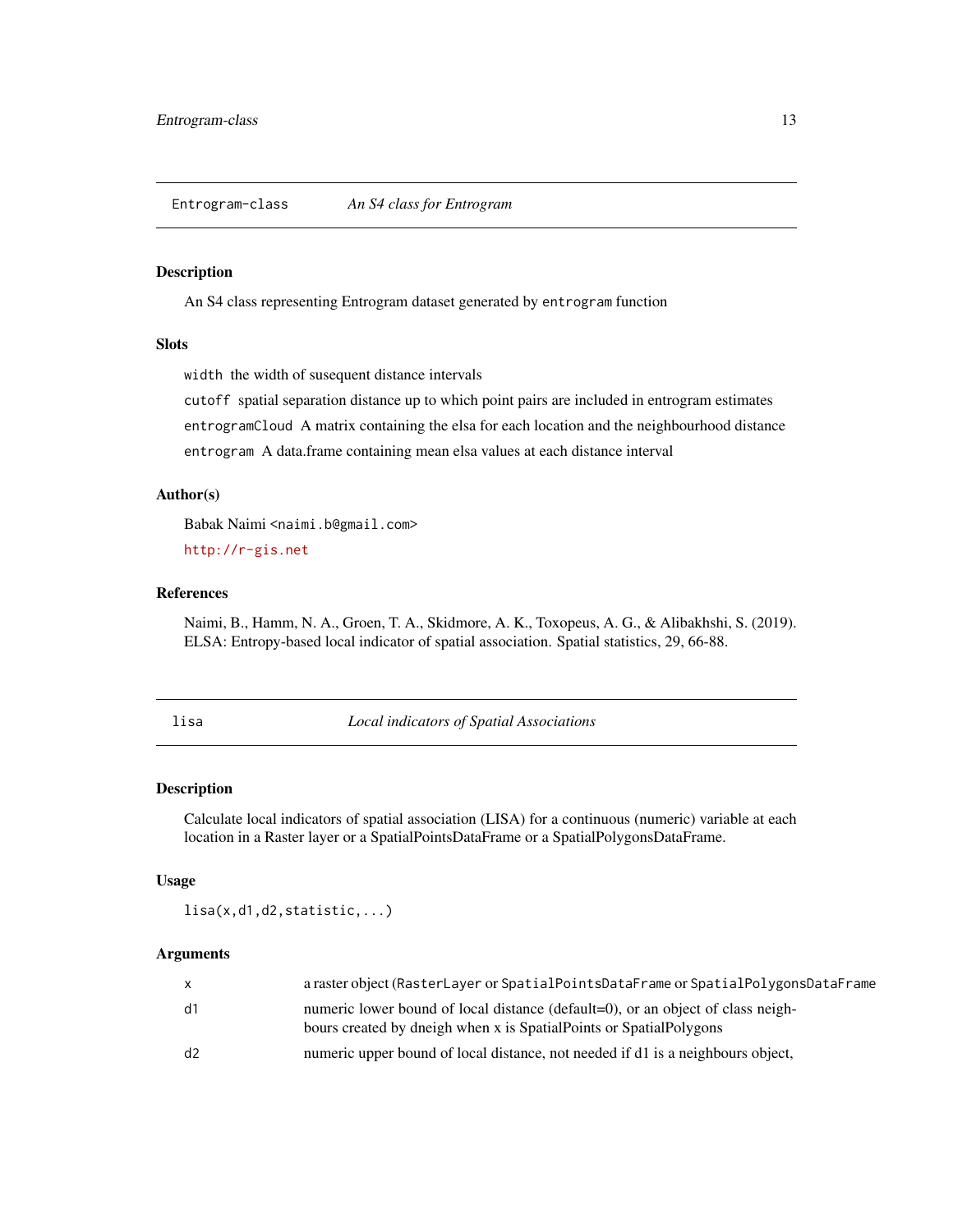<span id="page-13-0"></span>

|    | $\cdot$ |
|----|---------|
| 14 | lisa    |

| statistic | a character string specifying the LISA statistic that should be calculated. This<br>can be one of "I" (or "localmoran" or "moran"), "c" (or "localgeary" or "geary"),<br>"G" (or "localG"), "G*" (or "localG*")                                                                                                                                                                                                                                                                                                                                                                                                                                                                                                                                                                                          |
|-----------|----------------------------------------------------------------------------------------------------------------------------------------------------------------------------------------------------------------------------------------------------------------------------------------------------------------------------------------------------------------------------------------------------------------------------------------------------------------------------------------------------------------------------------------------------------------------------------------------------------------------------------------------------------------------------------------------------------------------------------------------------------------------------------------------------------|
|           | additional arguments including filename (only when x is Raster, specifies the<br>name of the raster file when the output should be written; additional arguments<br>for write Raster function can also be specified); mi (only when x is Raster<br>and statistic='I', specifies whether raw Local Moran's I statistic (Ii) should<br>be returned, or standardized value (Z.Ii). e.g., mi="I", mi='Z' (default)); zcol<br>(only when x is a Spatial* object specifies the name of the variable column in the<br>data); longlat (logical, only when x is a Spatial* object specifies whether the<br>coordinate system is geographic); drop (logical, only when x is a Spatial* ob-<br>ject, if TRUE, the original data structure (Spatial* object) is returned, otherwise<br>a numeric vector is returned) |
|           |                                                                                                                                                                                                                                                                                                                                                                                                                                                                                                                                                                                                                                                                                                                                                                                                          |

#### Details

This function can calculate different LISA statistics at each location in the input dataset. The statistics, implemented in this function, include local Moran's I ("I"), local Geary's c ("c"), local G and  $G^*$  ("G" and "G\*"). This function returns standardized value (Z) for Moran, G and  $G^*$ .

# Value

| RasterLayer | if x is a RasterLayer                           |
|-------------|-------------------------------------------------|
| $S$ patial* | if x is a Spatial $*$ and drop=FALSE            |
|             | numeric vector if x is a Spatial* and drop=TRUE |

#### Author(s)

Babak Naimi <naimi.b@gmail.com> <http://r-gis.net>

### References

Naimi, B., Hamm, N. A., Groen, T. A., Skidmore, A. K., Toxopeus, A. G., & Alibakhshi, S. (2019). ELSA: Entropy-based local indicator of spatial association. Spatial statistics, 29, 66-88. Anselin, L. 1995. Local indicators of spatial association, Geographical Analysis, 27, 93–115;

Getis, A. and Ord, J. K. 1996 Local spatial statistics: an overview. In P. Longley and M. Batty (eds) *Spatial analysis: modelling in a GIS environment* (Cambridge: Geoinformation International), 261– 277.

# Examples

```
file <- system.file('external/dem_example.grd',package='elsa')
r <- raster(file)
```
plot(r,main='a continuous raster map')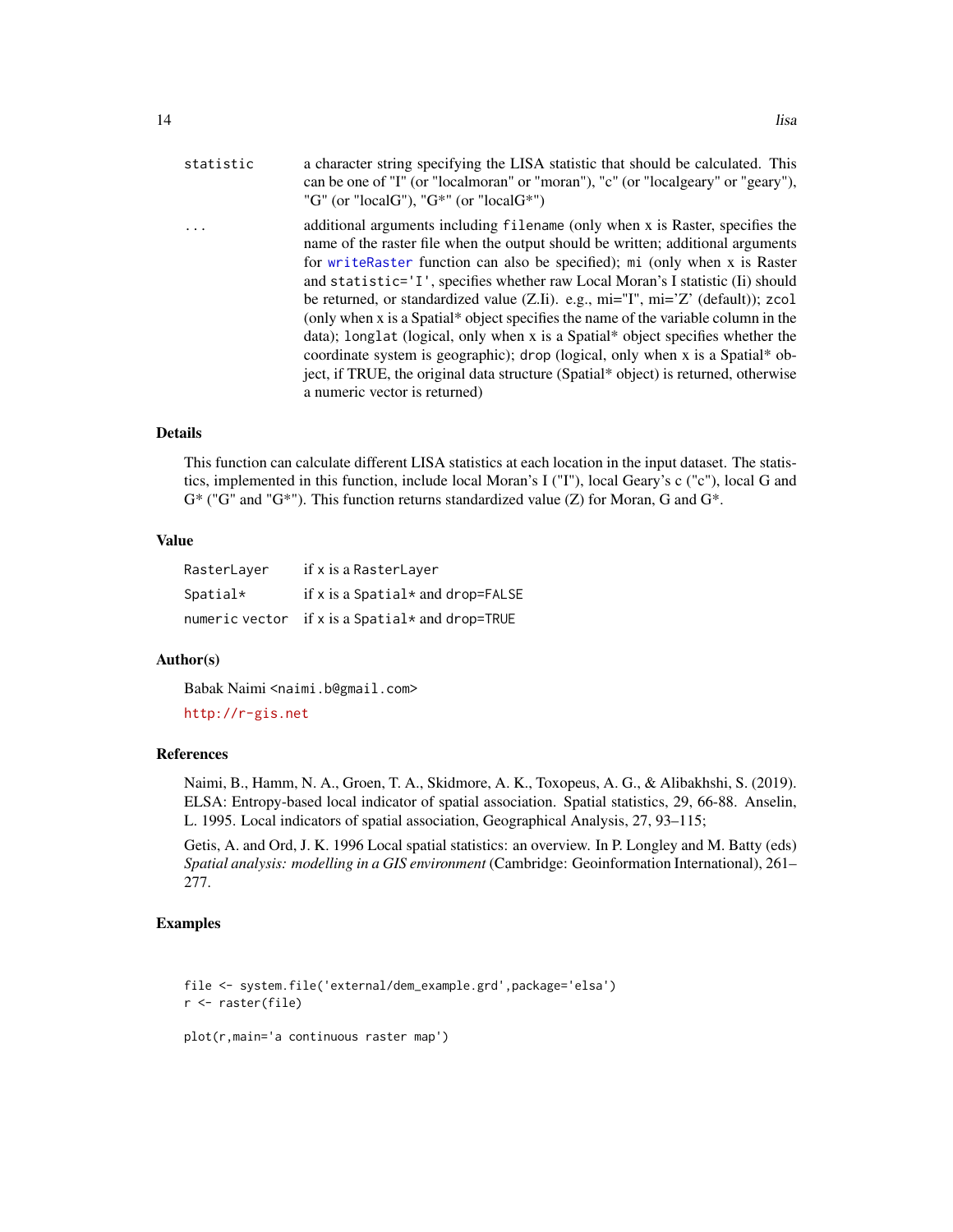#### <span id="page-14-0"></span>moran and the contract of the contract of the contract of the contract of the contract of the contract of the contract of the contract of the contract of the contract of the contract of the contract of the contract of the

```
mo <- lisa(r,d2=2000,statistic='i') # local moran's I (Z.Ii value)
plot(mo, main="local Moran's I (Z.Ii)")
mo <- lisa(r,d2=2000,statistic='i',mi='I') # local moran's I (Ii value (non-standardized))
plot(mo, main="local Moran's I (Ii))")
gc <- lisa(r,d2=2000,statistic='c') # local Geary's c
plot(gc, main="local Geary's c")
g <- lisa(r,d2=2000,statistic='g') # local G
plot(g, main="local G")
```
moran *Global Spatial Autocorrelation Statistics*

# Description

Functions to calculate Moran's I and Geary's c statistics.

#### Usage

 $moran(x,d1,d2,...)$  $geary(x,d1,d2,...)$ 

# Arguments

| $\mathsf{x}$ | a raster object (RasterLayer or SpatialPointsDataFrame or SpatialPolygonsDataFrame                                                                                                                                              |
|--------------|---------------------------------------------------------------------------------------------------------------------------------------------------------------------------------------------------------------------------------|
| d1           | lower bound local distance, or an object of class neighbours created by dneigh<br>when x is SpatialPoints or SpatialPolygons                                                                                                    |
| d2           | upper bound local distance                                                                                                                                                                                                      |
| $\cdots$     | additional arguments including $zcol$ (when x is Spatial* object, specifies the<br>name of the variable in the dataset; longlat (when x is Spatial* object, spacifies<br>whether the dataset has a geographic coordinate system |

#### Details

moran and geary are two functions to measure global spatial autocorrelation within the range of distance specified through d1 and d2. It returns a single numeric value than can show the degree of spatial autocorrelation in the whole dataset.

# Value

A numeric value.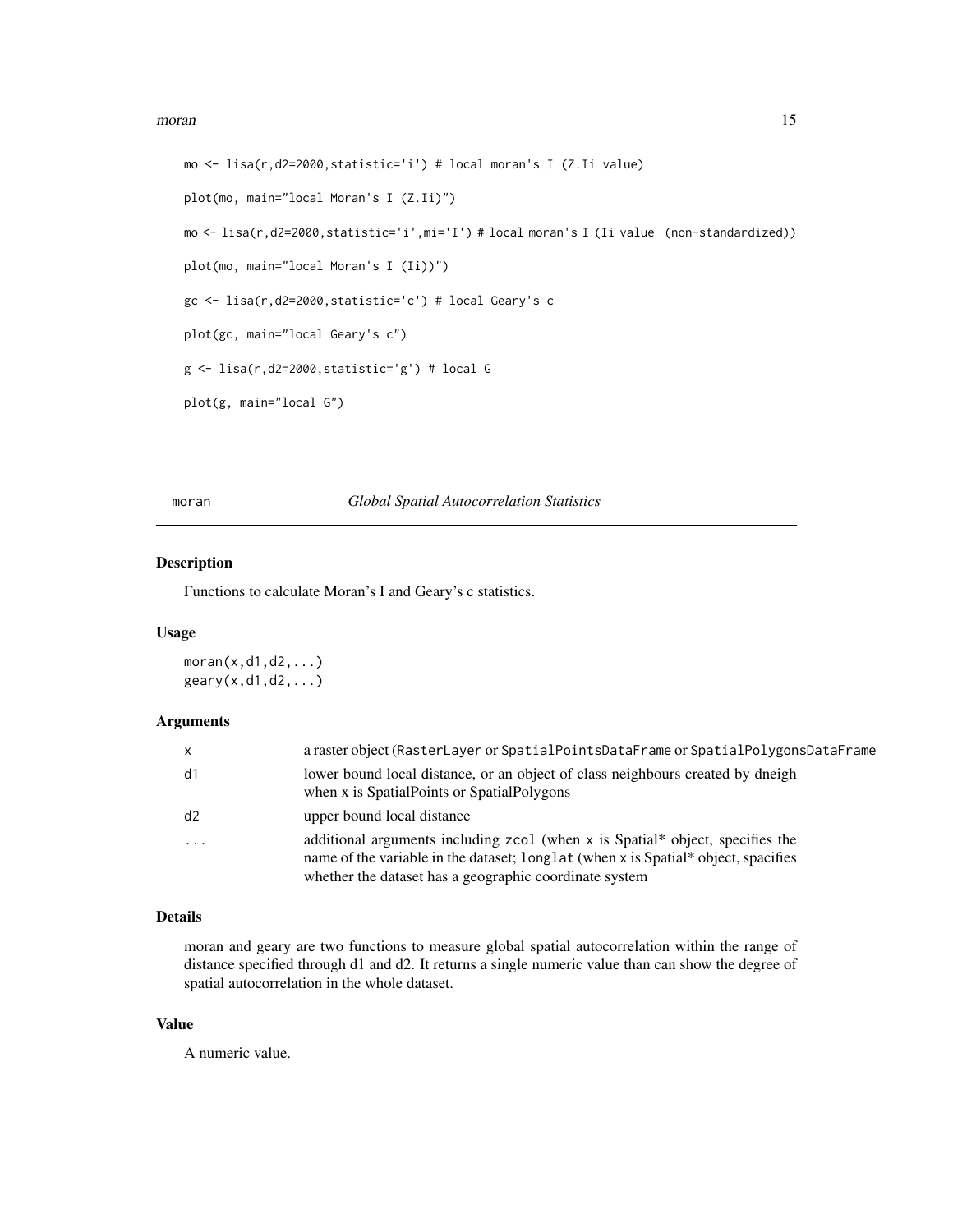<span id="page-15-0"></span>16 nclass nclass and the contract of the contract of the contract of the contract of the contract of the contract of the contract of the contract of the contract of the contract of the contract of the contract of the contr

#### Author(s)

Babak Naimi <naimi.b@gmail.com>

<http://r-gis.net>

#### References

Naimi, B., Hamm, N. A., Groen, T. A., Skidmore, A. K., Toxopeus, A. G., & Alibakhshi, S. (2019). ELSA: Entropy-based local indicator of spatial association. Spatial statistics, 29, 66-88.

#### Examples

```
file <- system.file('external/dem_example.grd',package='elsa')
r <- raster(file)
moran(r, d1=0, d2=2000)
geary(r, d1=0, d2=2000)
```
nclass *Best number of classes for categorizing a continuous variable*

#### Description

This function explores the best number of classes to categorize (discretize) a continuous variable.

#### Usage

nclass(x,th,...)

#### Arguments

| x. | a RasterLayer or a numeric vector                                                                                                                                                                              |
|----|----------------------------------------------------------------------------------------------------------------------------------------------------------------------------------------------------------------|
| th | A threshold (default $= 0.005$ ) used to find the best number of classes                                                                                                                                       |
| .  | Additional arguments; currently probs implemented that specifies which ex-<br>treme values (outliers) should be ignored; specified as a percentile probabilities,<br>e.g., $c(0.005, 0.995)$ , default is NULL |

# Details

The function uses an approach introduced in Naimi et al. (under review), to find the best number of classes (categories) when a continuous variable is discretizing. The threhold is corresponding to the acceptable level of information loose through discretizing procedure. For the details, see the reference.

#### Value

An object with the same class as the input x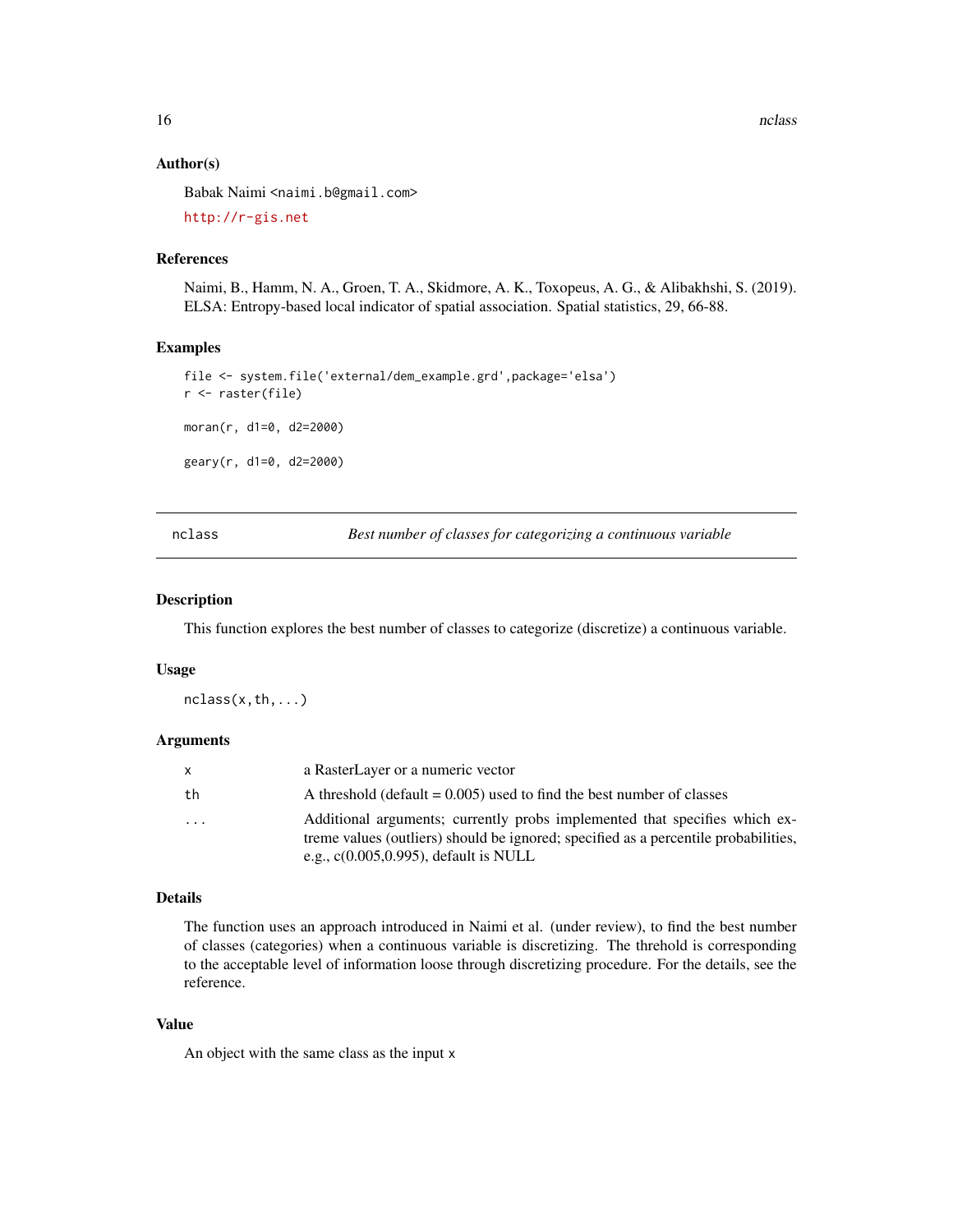## <span id="page-16-0"></span>neighbours-class 17

#### Author(s)

Babak Naimi <naimi.b@gmail.com>

<http://r-gis.net>

# References

Naimi, B., Hamm, N. A., Groen, T. A., Skidmore, A. K., Toxopeus, A. G., & Alibakhshi, S. (2019). ELSA: Entropy-based local indicator of spatial association. Spatial statistics, 29, 66-88.

# Examples

```
file <- system.file('external/dem_example.grd',package='elsa')
r <- raster(file)
plot(r,main='a continuous raster map')
nclass(r)
nclass(r, th=0.01)
nclass(r, th=0.1)
```
neighbours-class *An S4 class of neighbour features*

#### Description

An S4 class representing a list of neighbour features generated by dneigh function

#### Slots

distance1 the distance from which the neighbour features are seeked

distance2 the distance up to which the neighbour features are seeked

neighbours A list containing numeric vectors each specifies which the neighbours for the corresponsing feature

#### Author(s)

Babak Naimi <naimi.b@gmail.com>

<http://r-gis.net>

#### References

Naimi, B., Hamm, N. A., Groen, T. A., Skidmore, A. K., Toxopeus, A. G., & Alibakhshi, S. (2019). ELSA: Entropy-based local indicator of spatial association. Spatial statistics, 29, 66-88.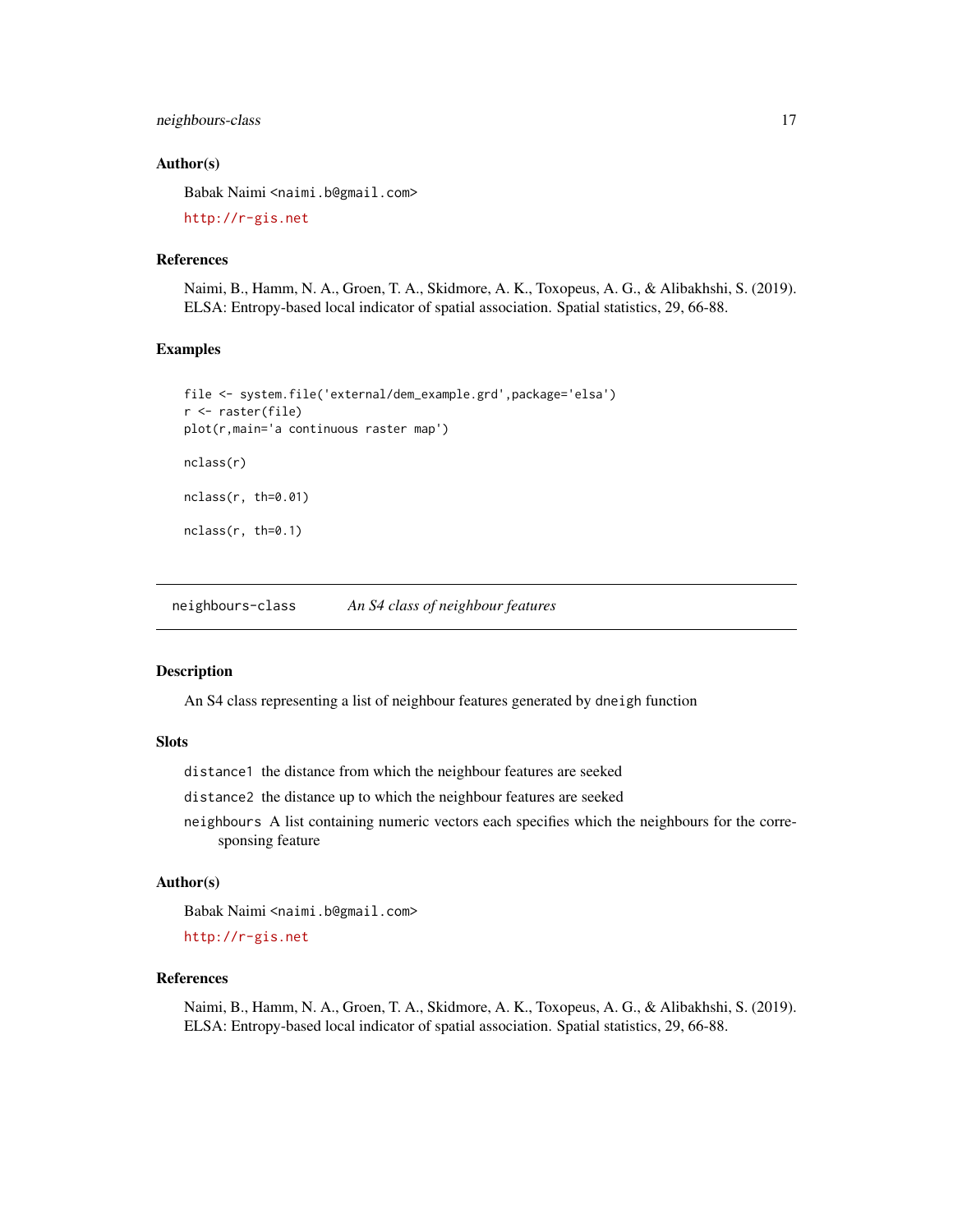<span id="page-17-0"></span>

# Description

Compute sample (empirical) variogram from spatial data. The function returns a binned variogram and a variogram cloud.

#### Usage

Variogram(x, width, cutoff,...)

## Arguments

| X         | a spatial object (RasterLayer or SpatialPointsDataFrame or SpatialPolygonsDataFrame)                                                                                                                                                                                                                                                                                                                                                                                                                                                                                                                                  |
|-----------|-----------------------------------------------------------------------------------------------------------------------------------------------------------------------------------------------------------------------------------------------------------------------------------------------------------------------------------------------------------------------------------------------------------------------------------------------------------------------------------------------------------------------------------------------------------------------------------------------------------------------|
| width     | the lag size (width of subsequent distance intervals) into which cell pairs are<br>grouped for semivariance estimates. If missing, the cell size (raster resolution)<br>is assigned.                                                                                                                                                                                                                                                                                                                                                                                                                                  |
| cutoff    | spatial separation distance up to which cell pairs are included in semivariance<br>estimates; as a default, the length of the diagonal of the box spanning the data is<br>divided by three.                                                                                                                                                                                                                                                                                                                                                                                                                           |
| $\ddotsc$ | Additional arguments including cloud that specifies whether a variogram cloud<br>should be included to the output (default is FALSE), zcol (when x is Spatial*<br>object, specifies the name of the variable in the dataset; longlat (when x is<br>Spatial* object, spacifies whether the dataset has a geographic coordinate sys-<br>tem; s (only when x is a Raster object, it would be useful when the dataset is big,<br>so then by specifying s, the calculation would be based on a sample with size s<br>drawn from the dataset, default is NULL means all cells should be contributed in<br>the calculations) |

# Details

Variogram is a graph to explore spatial structure in a single variable. A variogram summarizes the spatial relations in the data, and can be used to understand within what range (distance) the data is spatially autocorrelated.

#### Value

Variogram an object containing variogram cloud and the variogram within each distance interval

#### Author(s)

Babak Naimi <naimi.b@gmail.com>

<http://r-gis.net>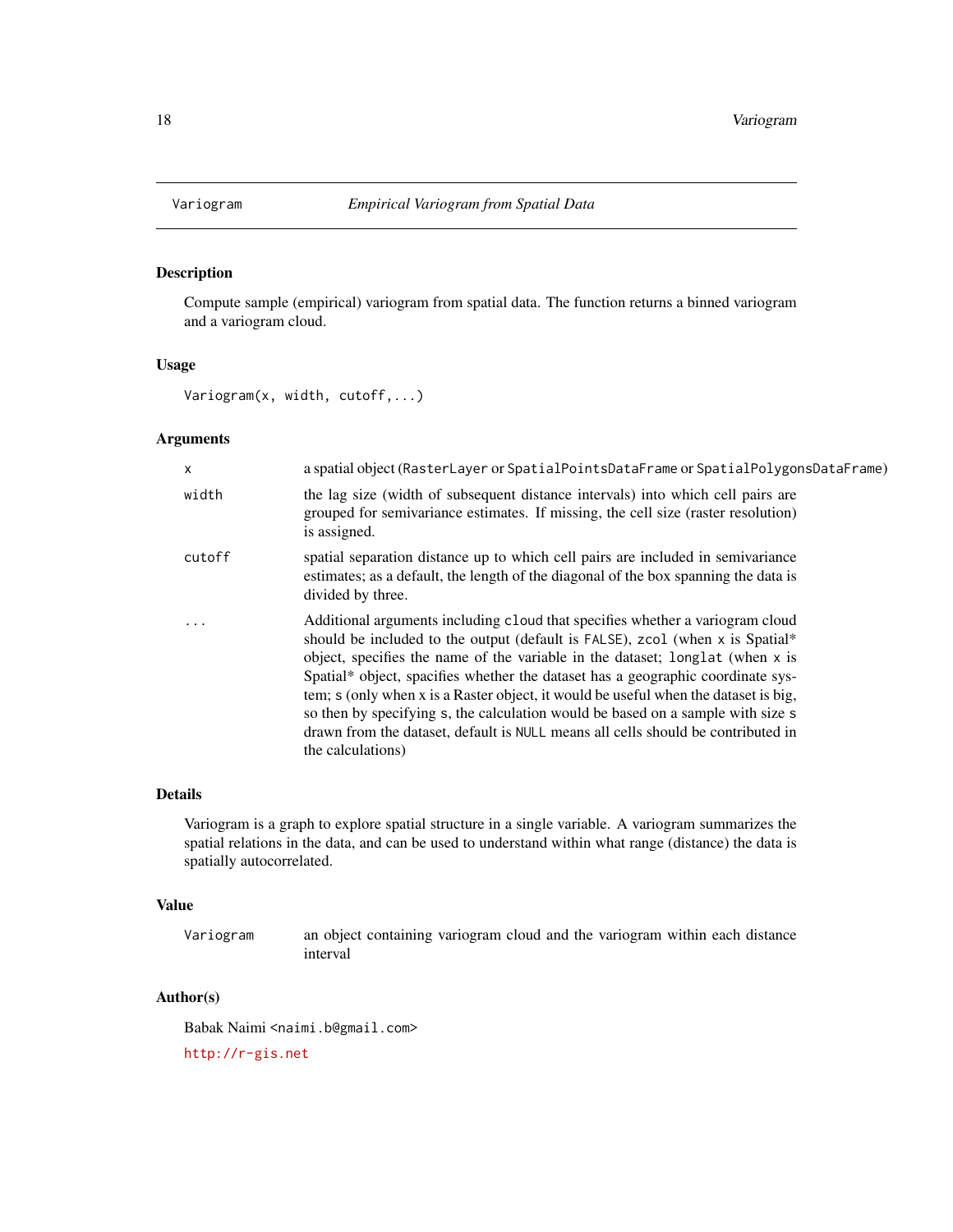# Variogram 19

# References

Naimi, B., Hamm, N. A., Groen, T. A., Skidmore, A. K., Toxopeus, A. G., & Alibakhshi, S. (2019). ELSA: Entropy-based local indicator of spatial association. Spatial statistics, 29, 66-88.

# Examples

```
file <- system.file('external/dem_example.grd',package='elsa')
r <- raster(file)
plot(r,main='a continuous raster map')
en <- Variogram(r, width=2000)
plot(en)
```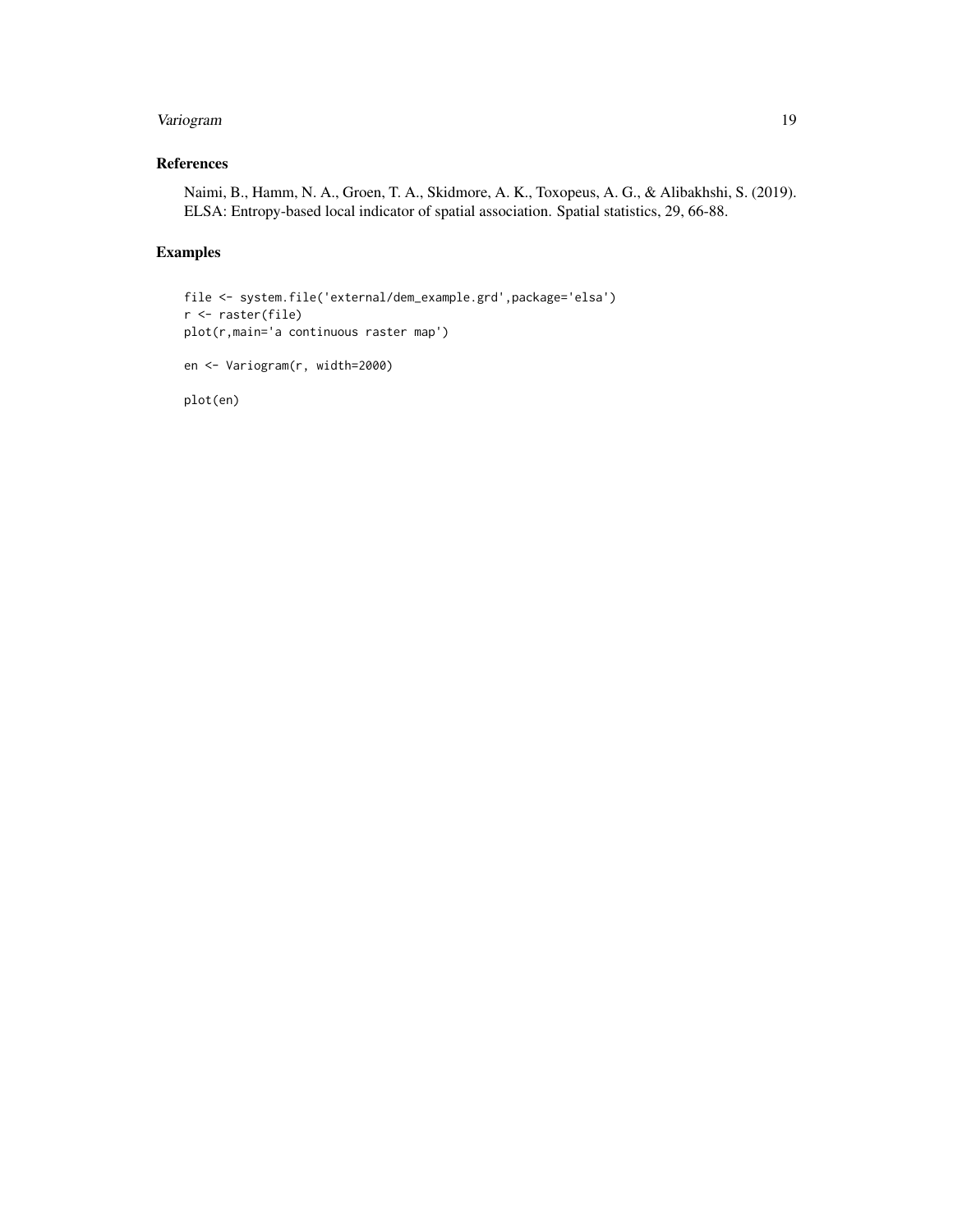# <span id="page-19-0"></span>**Index**

```
∗Topic spatial
    categorize, 2
    correlogram, 3
    dif2list, 4
    dneigh, 6
    elsa, 8
    elsa.test, 10
    entrogram, 11
    Entrogram-class, 13
    lisa, 13
    moran, 15
    nclass, 16
    neighbours-class, 17
    Variogram, 18
categorize, 2
categorize,list-method (categorize), 2
categorize,numeric-method (categorize),
        2
categorize,RasterLayer-method
        (categorize), 2
categorize,RasterStackBrick-method
        (categorize), 2
correlogram, 3
correlogram,RasterLayer-method
        (correlogram), 3
correlogram,Spatial-method
        (correlogram), 3
Correlogram-class (Entrogram-class), 13
data.frameORmatrix-class
        (Entrogram-class), 13
dif2list, 4, 10
dif2list,data.frameORmatrix,ANY-method
        (dif2list), 4
dif2list,data.frameORmatrix-method
        (dif2list), 4
dneigh, 6
dneigh,data.frameORmatrix-method
        (dneigh), 6
```
dneigh,SpatialPoints-method *(*dneigh*)*, [6](#page-5-0) dneigh,SpatialPolygons-method *(*dneigh*)*, [6](#page-5-0) elsa, [8](#page-7-0) elsa,RasterLayer-method *(*elsa*)*, [8](#page-7-0) elsa,SpatialPointsDataFrame-method *(*elsa*)*, [8](#page-7-0) elsa, SpatialPolygonsDataFrame-method *(*elsa*)*, [8](#page-7-0) elsa.test, [10](#page-9-0) elsa.test,RasterLayer-method *(*elsa.test*)*, [10](#page-9-0) elsa.test,Spatial-method *(*elsa.test*)*, [10](#page-9-0) entrogram, [11](#page-10-0) entrogram,RasterLayer-method *(*entrogram*)*, [11](#page-10-0) entrogram, SpatialPointsDataFrame-method *(*entrogram*)*, [11](#page-10-0) entrogram,SpatialPolygonsDataFrame-method *(*entrogram*)*, [11](#page-10-0) Entrogram-class, [13](#page-12-0)

geary *(*moran*)*, [15](#page-14-0) geary,RasterLayer-method *(*moran*)*, [15](#page-14-0) geary,Spatial-method *(*moran*)*, [15](#page-14-0)

```
lisa, 13
lisa,RasterLayer-method (lisa), 13
lisa,Spatial-method (lisa), 13
```
matrixORnull-class *(*Entrogram-class*)*, [13](#page-12-0) moran, [15](#page-14-0) moran,RasterLayer-method *(*moran*)*, [15](#page-14-0) moran,Spatial-method *(*moran*)*, [15](#page-14-0)

```
nclass, 16
nclass,numeric-method (nclass), 16
nclass,RasterLayer-method (nclass), 16
neighbours-class, 17
neighd (dneigh), 6
```